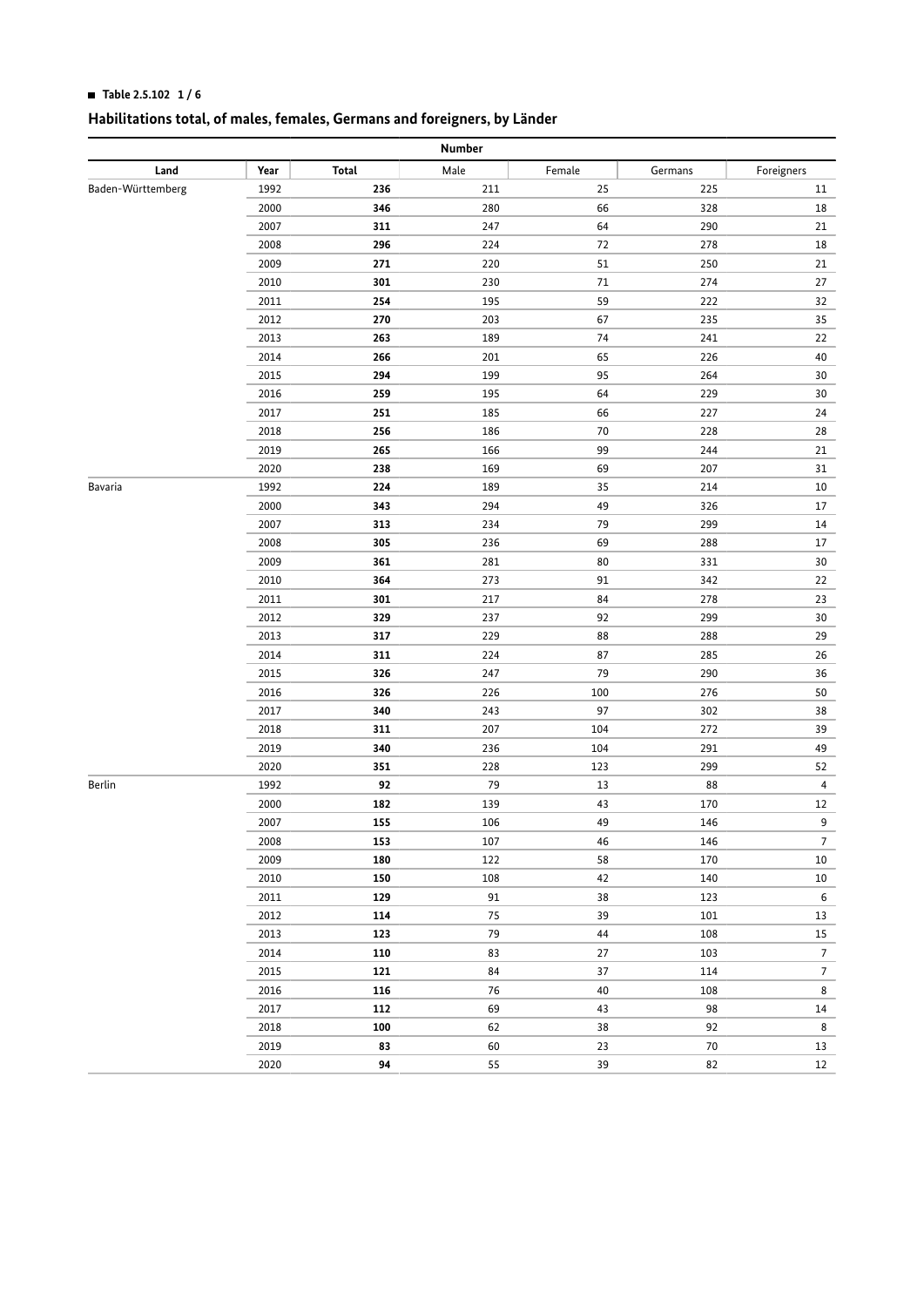### **HI Table 2.5.102 2 / 6**

|               | Number |                          |                          |                         |                |                          |  |  |  |
|---------------|--------|--------------------------|--------------------------|-------------------------|----------------|--------------------------|--|--|--|
| Land          | Year   | Total                    | Male                     | Female                  | Germans        | Foreigners               |  |  |  |
| Brandenburg   | 1992   | $\overline{\mathbf{z}}$  | 4                        | 3                       | $\overline{7}$ |                          |  |  |  |
|               | 2000   | 20                       | 18                       | $\overline{\mathbf{c}}$ | $20\,$         | -                        |  |  |  |
|               | 2007   | 28                       | 20                       | 8                       | 25             | 3                        |  |  |  |
|               | 2008   | 22                       | 13                       | 9                       | $20\,$         | $\overline{2}$           |  |  |  |
|               | 2009   | 24                       | $13\,$                   | $11\,$                  | 23             | $\mathbf{1}$             |  |  |  |
|               | 2010   | 17                       | 9                        | 8                       | $17\,$         | $\overline{\phantom{a}}$ |  |  |  |
|               | 2011   | 19                       | 12                       | 7                       | 19             | -                        |  |  |  |
|               | 2012   | ${\bf 21}$               | 12                       | 9                       | $15\,$         | 6                        |  |  |  |
|               | 2013   | $17\,$                   | $10\,$                   | 7                       | $11\,$         | 6                        |  |  |  |
|               | 2014   | 22                       | 15                       | 7                       | 18             | 4                        |  |  |  |
|               | 2015   | 19                       | 11                       | 8                       | $15\,$         | 4                        |  |  |  |
|               | 2016   | 16                       | 11                       | 5                       | $12\,$         | 4                        |  |  |  |
|               | 2017   | 16                       | 9                        | 7                       | $15\,$         | $\mathbf 1$              |  |  |  |
|               | 2018   | 13                       | 8                        | 5                       | 12             | $\mathbf{1}$             |  |  |  |
|               | 2019   | ${\bf 11}$               | $\overline{\phantom{a}}$ | 4                       | $10\,$         | $\mathbf{1}$             |  |  |  |
|               | 2020   | 18                       | $10\,$                   | 8                       | $13\,$         | 5                        |  |  |  |
| $B$ remen $1$ | 1992   | ${\bf 10}$               | 9                        | 1                       | 9              | $\mathbf{1}$             |  |  |  |
|               | 2000   | ${\bf 24}$               | $17\,$                   | $\overline{7}$          | 22             | $\overline{2}$           |  |  |  |
|               | 2007   | $17\,$                   | 13                       | 4                       | $17\,$         | $\overline{\phantom{a}}$ |  |  |  |
|               | 2008   | 22                       | 16                       | 6                       | 21             | $\mathbf{1}$             |  |  |  |
|               | 2009   | ${\bf 11}$               | $11\,$                   | $\frac{1}{2}$           | $11\,$         | $\overline{\phantom{a}}$ |  |  |  |
|               | 2010   | $17\,$                   | $14\,$                   | 3                       | $17\,$         | $\overline{\phantom{a}}$ |  |  |  |
|               | 2011   | 16                       | 12                       | 4                       | 14             | $\overline{2}$           |  |  |  |
|               | 2012   | ${\bf 10}$               | 6                        | 4                       | $10\,$         | $\overline{\phantom{a}}$ |  |  |  |
|               | 2013   | ${\bf 11}$               | 5                        | 6                       | $11\,$         | $\overline{\phantom{0}}$ |  |  |  |
|               | 2014   | 6                        | $\overline{\mathbf{4}}$  | $\overline{2}$          | 6              | $\overline{\phantom{0}}$ |  |  |  |
|               | 2015   | $\overline{\phantom{a}}$ | $\overline{\mathbf{4}}$  | 3                       | 6              | $\mathbf{1}$             |  |  |  |
|               | 2016   | ${\bf 15}$               | $10\,$                   | 5                       | $15\,$         | ÷.                       |  |  |  |
|               | 2017   | ${\bf 17}$               | 13                       | 4                       | $15\,$         | $\overline{2}$           |  |  |  |
|               | 2018   | ${\bf 17}$               | $13\,$                   | 4                       | $15\,$         | $\overline{2}$           |  |  |  |
|               | 2019   | $\overline{\mathbf{z}}$  | 5                        | $\overline{2}$          | $\overline{7}$ | $\overline{\phantom{a}}$ |  |  |  |
|               | 2020   | 6                        | $\sf 6$                  | $\frac{1}{2}$           | $\pmb{4}$      | $\overline{2}$           |  |  |  |
| Hamburg       | 1992   | 46                       | 41                       | 5                       | 45             | $\mathbf{1}$             |  |  |  |
|               | 2000   | 82                       | 64                       | $18\,$                  | 79             | 3                        |  |  |  |
|               | 2007   | 58                       | 43                       | 15                      | 55             | 3                        |  |  |  |
|               | 2008   | 58                       | 46                       | 12                      | 57             | $\mathbf{1}$             |  |  |  |
|               | 2009   | 50                       | 39                       | 11                      | 47             | $\mathbf{3}$             |  |  |  |
|               | 2010   | 56                       | 38                       | $18\,$                  | 54             | $\overline{2}$           |  |  |  |
|               | 2011   | 53                       | 38                       | $15\,$                  | $50\,$         | $\mathbf{3}$             |  |  |  |
|               | 2012   | 63                       | 45                       | $18\,$                  | 60             | $\mathbf{3}$             |  |  |  |
|               | 2013   | ${\bf 54}$               | 38                       | $16\,$                  | $51\,$         | $\mathsf{3}$             |  |  |  |
|               | 2014   | 72                       | 53                       | $19\,$                  | 67             | $\overline{\mathbf{5}}$  |  |  |  |
|               | 2015   | 65                       | 43                       | 22                      | 61             | $\overline{4}$           |  |  |  |
|               | 2016   | 63                       | 42                       | 21                      | 58             | 5                        |  |  |  |
|               | 2017   | 56                       | 39                       | $17\,$                  | 49             | $\sqrt{7}$               |  |  |  |
|               | 2018   | 61                       | $40\,$                   | 21                      | 57             | $\overline{4}$           |  |  |  |
|               | 2019   | 62                       | 42                       | 20                      | 55             | $\overline{7}$           |  |  |  |
|               | 2020   | 48                       | 30                       | $18\,$                  | 45             | $\overline{\mathbf{3}}$  |  |  |  |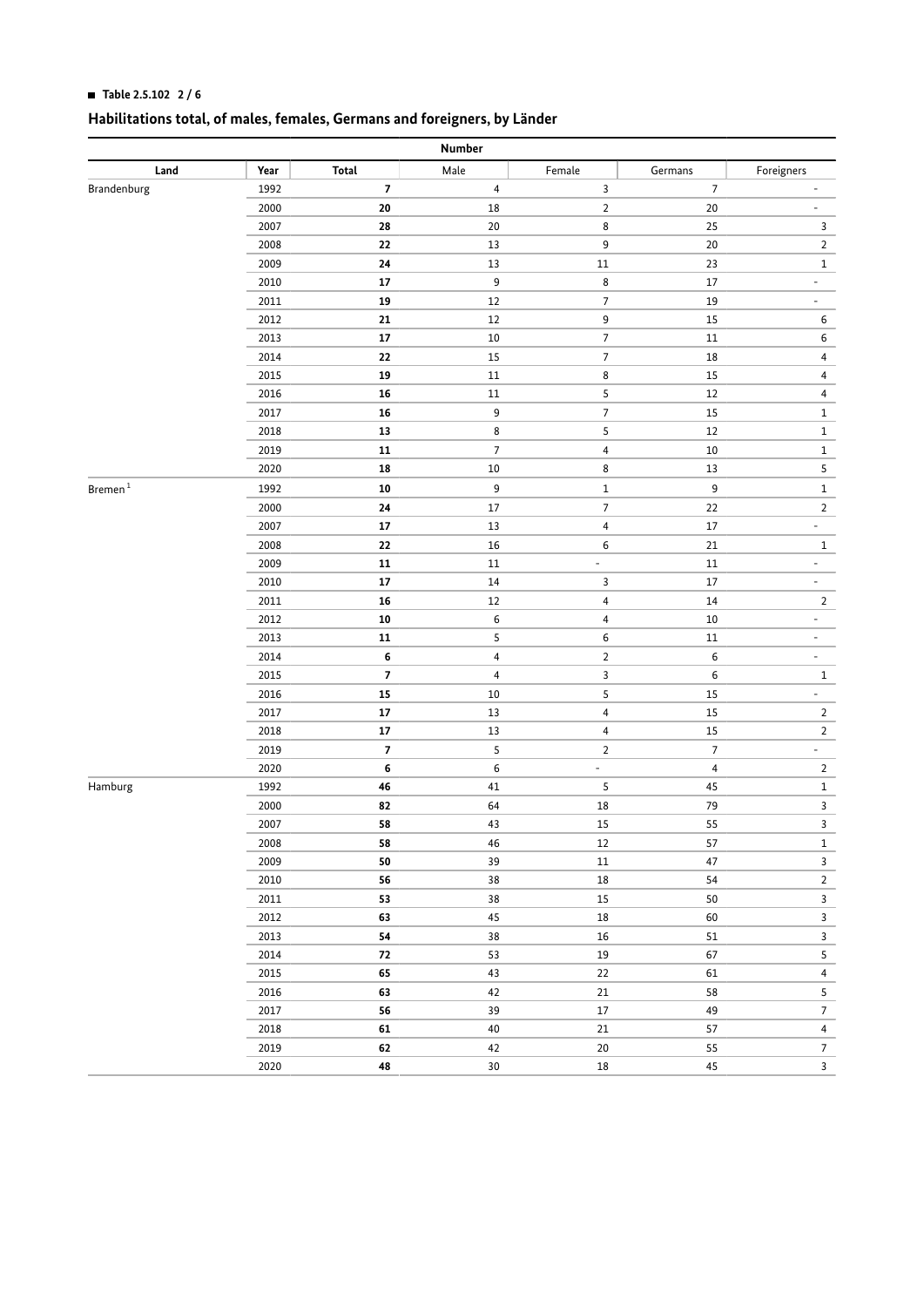### **HI Table 2.5.102 3 / 6**

| Number              |      |        |            |                |         |                  |  |
|---------------------|------|--------|------------|----------------|---------|------------------|--|
| Land                | Year | Total  | Male       | Female         | Germans | Foreigners       |  |
| Hesse               | 1992 | 96     | 83         | 13             | 89      | 7                |  |
|                     | 2000 | 160    | 126        | 34             | 154     | 6                |  |
|                     | 2007 | 148    | 109        | 39             | 142     | 6                |  |
|                     | 2008 | 142    | 108        | 34             | 132     | 10               |  |
|                     | 2009 | 144    | 108        | 36             | 136     | 8                |  |
|                     | 2010 | 108    | 76         | 32             | 102     | 6                |  |
|                     | 2011 | 100    | 65         | 35             | 94      | 6                |  |
|                     | 2012 | 122    | 94         | 28             | 106     | 16               |  |
|                     | 2013 | 112    | 88         | $24\,$         | 102     | 10               |  |
|                     | 2014 | 133    | 91         | 42             | 124     | 9                |  |
|                     | 2015 | 132    | 97         | 35             | 114     | 18               |  |
|                     | 2016 | 99     | 62         | 37             | 95      | $\overline{4}$   |  |
|                     | 2017 | 100    | $71\,$     | 29             | 86      | 14               |  |
|                     | 2018 | 102    | 59         | 43             | 88      | 14               |  |
|                     | 2019 | 103    | 74         | 29             | 94      | 9                |  |
|                     | 2020 | 94     | 47         | 47             | 89      | 5                |  |
| Mecklenburg-Western | 1992 | 31     | 28         | 3              | 27      | $\overline{4}$   |  |
| Pomerania           | 2000 | 26     | $21\,$     | 5              | 23      | 3                |  |
|                     | 2007 | 41     | 35         | 6              | 39      | $\overline{2}$   |  |
|                     | 2008 | 29     | $19\,$     | 10             | 29      | -                |  |
|                     | 2009 | 27     | 22         | 5              | 22      | 5                |  |
|                     | 2010 | $32\,$ | 26         | 6              | 28      | $\overline{4}$   |  |
|                     | 2011 | 31     | 24         | $\overline{7}$ | 29      | $\overline{2}$   |  |
|                     | 2012 | 28     | 20         | 8              | 28      | -                |  |
|                     | 2013 | 25     | 20         | 5              | 23      | $\overline{2}$   |  |
|                     | 2014 | 35     | 27         | 8              | 34      | $\,1$            |  |
|                     | 2015 | 27     | 21         | 6              | 26      | $\mathbf{1}$     |  |
|                     | 2016 | 30     | 19         | $11\,$         | 24      | 6                |  |
|                     | 2017 | 26     | $21\,$     | 5              | 25      | $\mathbf{1}$     |  |
|                     | 2018 | 29     | 20         | 9              | 25      | $\overline{4}$   |  |
|                     | 2019 | 26     | 16         | 10             | 25      | $\mathbf{1}$     |  |
|                     | 2020 | 26     | 18         | 8              | 24      | $\overline{2}$   |  |
| Lower Saxony        | 1992 | 129    | 115        | $14\,$         | 124     | 5                |  |
|                     | 2000 | 148    | 112        | 36             | 140     | 8                |  |
|                     | 2007 | 150    | 102        | 48             | 147     | 3                |  |
|                     | 2008 | 115    | 87         | 28             | 106     | 9                |  |
|                     | 2009 | 111    | 81         | 30             | 107     | $\overline{4}$   |  |
|                     | 2010 | 124    | 90         | 34             | 117     | $\overline{7}$   |  |
|                     | 2011 | 105    | 83         | 22             | 98      | $\overline{7}$   |  |
|                     | 2012 | 113    | 78         | 35             | 106     | $\overline{7}$   |  |
|                     | 2013 | 117    | 84         | 33             | 110     | $\overline{7}$   |  |
|                     | 2014 | 112    | 70         | 42             | 105     | $\boldsymbol{7}$ |  |
|                     | 2015 | 102    | ${\bf 78}$ | 24             | 93      | $\mathsf 9$      |  |
|                     | 2016 | 105    | 55         | 50             | 95      | 10               |  |
|                     | 2017 | 105    | 72         | 33             | 93      | 12               |  |
|                     | 2018 | 92     | 62         | 30             | 84      | 8                |  |
|                     | 2019 | 113    | 74         | 39             | 108     | $\sqrt{5}$       |  |
|                     | 2020 | 115    | 82         | 33             | 109     | $\sf 6$          |  |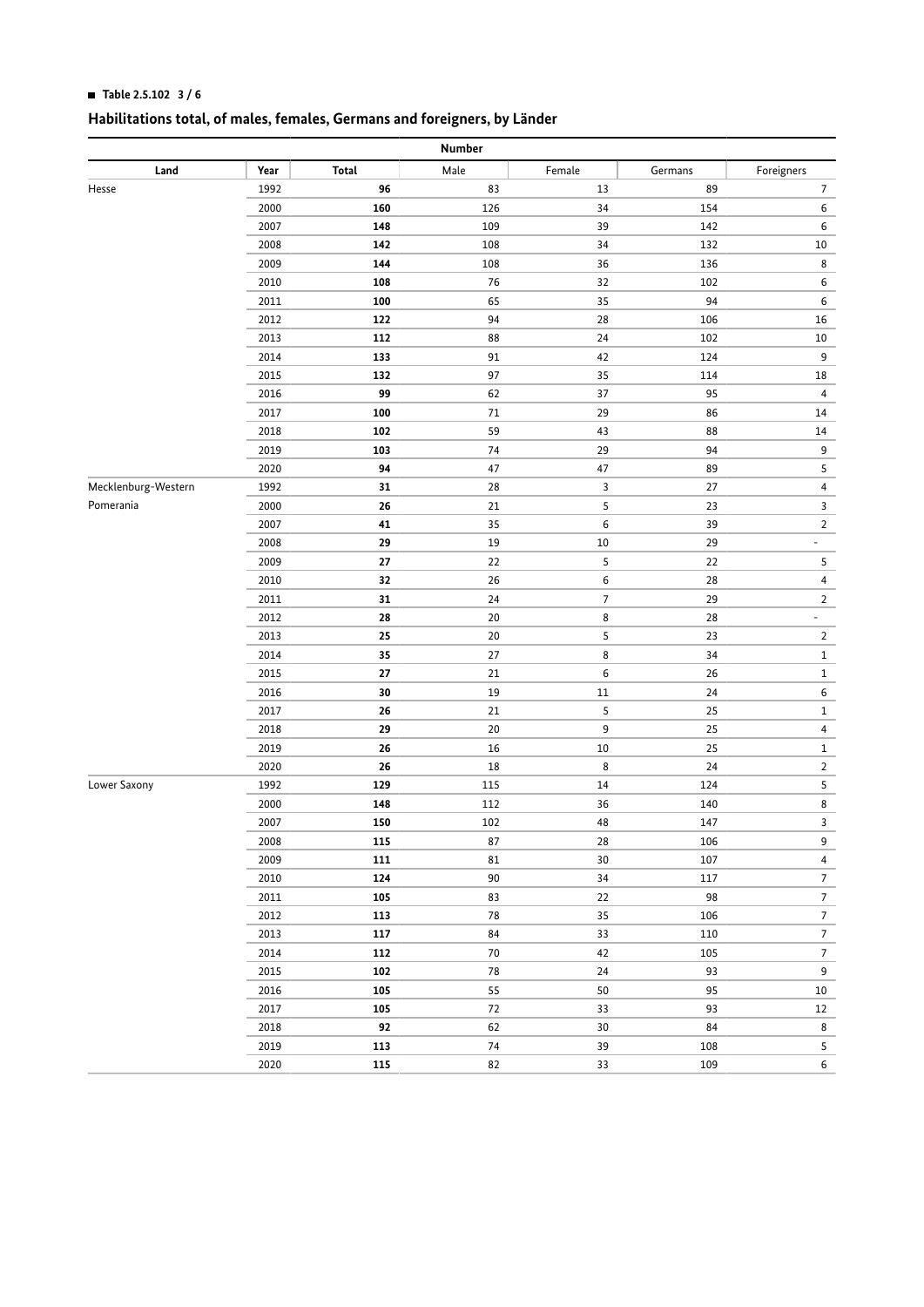### **HI Table 2.5.102 4 / 6**

| Number                 |      |            |        |                |         |                          |  |  |
|------------------------|------|------------|--------|----------------|---------|--------------------------|--|--|
| Land                   | Year | Total      | Male   | Female         | Germans | Foreigners               |  |  |
| North Rhine-Westphalia | 1992 | 232        | 201    | 31             | 224     | 8                        |  |  |
|                        | 2000 | 445        | 374    | $71\,$         | 432     | 13                       |  |  |
|                        | 2007 | 332        | 263    | 69             | 317     | 15                       |  |  |
|                        | 2008 | 326        | 248    | 78             | 312     | 14                       |  |  |
|                        | 2009 | 332        | 249    | 83             | 314     | 18                       |  |  |
|                        | 2010 | 291        | 230    | 61             | 265     | 26                       |  |  |
|                        | 2011 | 276        | 213    | 63             | 251     | 25                       |  |  |
|                        | 2012 | 292        | 224    | 68             | 273     | 19                       |  |  |
|                        | 2013 | 274        | 199    | 75             | 261     | 13                       |  |  |
|                        | 2014 | 264        | 192    | 72             | 240     | 24                       |  |  |
|                        | 2015 | 272        | 195    | 77             | 250     | 22                       |  |  |
|                        | 2016 | 288        | 214    | 74             | 247     | 41                       |  |  |
|                        | 2017 | 322        | 233    | 89             | 283     | 39                       |  |  |
|                        | 2018 | 310        | 227    | 83             | 287     | 23                       |  |  |
|                        | 2019 | 267        | 190    | 77             | 247     | 20                       |  |  |
|                        | 2020 | 292        | 192    | 100            | 267     | 25                       |  |  |
| Rhineland-Palatinate   | 1992 | 39         | 37     | $\overline{2}$ | 35      | 4                        |  |  |
|                        | 2000 | 68         | 55     | 13             | 60      | 8                        |  |  |
|                        | 2007 | 67         | 48     | 19             | 64      | 3                        |  |  |
|                        | 2008 | 67         | 60     | $\overline{7}$ | 62      | 5                        |  |  |
|                        | 2009 | 40         | 31     | 9              | 38      | $\overline{2}$           |  |  |
|                        | 2010 | 48         | 29     | 19             | 44      | 4                        |  |  |
|                        | 2011 | 51         | 36     | 15             | 49      | $\overline{2}$           |  |  |
|                        | 2012 | 36         | 24     | 12             | 33      | 3                        |  |  |
|                        | 2013 | 43         | 37     | 6              | 38      | 5                        |  |  |
|                        | 2014 | 45         | 33     | 12             | 43      | $\overline{2}$           |  |  |
|                        | 2015 | 46         | 33     | 13             | 42      | 4                        |  |  |
|                        | 2016 | 53         | 40     | 13             | 48      | 5                        |  |  |
|                        | 2017 | 39         | 27     | 12             | 31      | 8                        |  |  |
|                        | 2018 | 41         | 23     | 18             | 37      | 4                        |  |  |
|                        | 2019 | 46         | 36     | 10             | 43      | 3                        |  |  |
|                        | 2020 | 48         | 28     | 20             | 45      | 3                        |  |  |
| Saarland               | 1992 | 24         | 21     | 3              | 23      | $1\,$                    |  |  |
|                        | 2000 | 32         | 27     | 5              | 25      | 7                        |  |  |
|                        | 2007 | 31         | 22     | 9              | 29      | $\overline{2}$           |  |  |
|                        | 2008 | 30         | 26     | 4              | 30      |                          |  |  |
|                        | 2009 | 33         | 25     | 8              | 33      | $\overline{\phantom{0}}$ |  |  |
|                        | 2010 | $25\,$     | $19\,$ | $\sf 6$        | 25      | ٠                        |  |  |
|                        | 2011 | ${\bf 14}$ | $12\,$ | $\overline{2}$ | $13\,$  | $\mathbf{1}$             |  |  |
|                        | 2012 | 20         | 11     | 9              | 18      | $\overline{2}$           |  |  |
|                        | 2013 | 21         | 14     | $\overline{7}$ | 20      | $\mathbf{1}$             |  |  |
|                        | 2014 | ${\bf 24}$ | 21     | 3              | 22      | $\overline{2}$           |  |  |
|                        | 2015 | 18         | $13\,$ | 5              | $16\,$  | $\overline{2}$           |  |  |
|                        | 2016 | 23         | $16\,$ | $\overline{7}$ | 19      | $\overline{4}$           |  |  |
|                        | 2017 | ${\bf 20}$ | 14     | $\sf 6$        | 17      | $\overline{3}$           |  |  |
|                        | 2018 | ${\bf 20}$ | $18\,$ | $\overline{2}$ | 16      | $\overline{4}$           |  |  |
|                        | 2019 | ${\bf 16}$ | 13     | 3              | 16      | $\overline{\phantom{0}}$ |  |  |
|                        | 2020 | ${\bf 24}$ | $18\,$ | $\sf 6$        | 22      | $\overline{2}$           |  |  |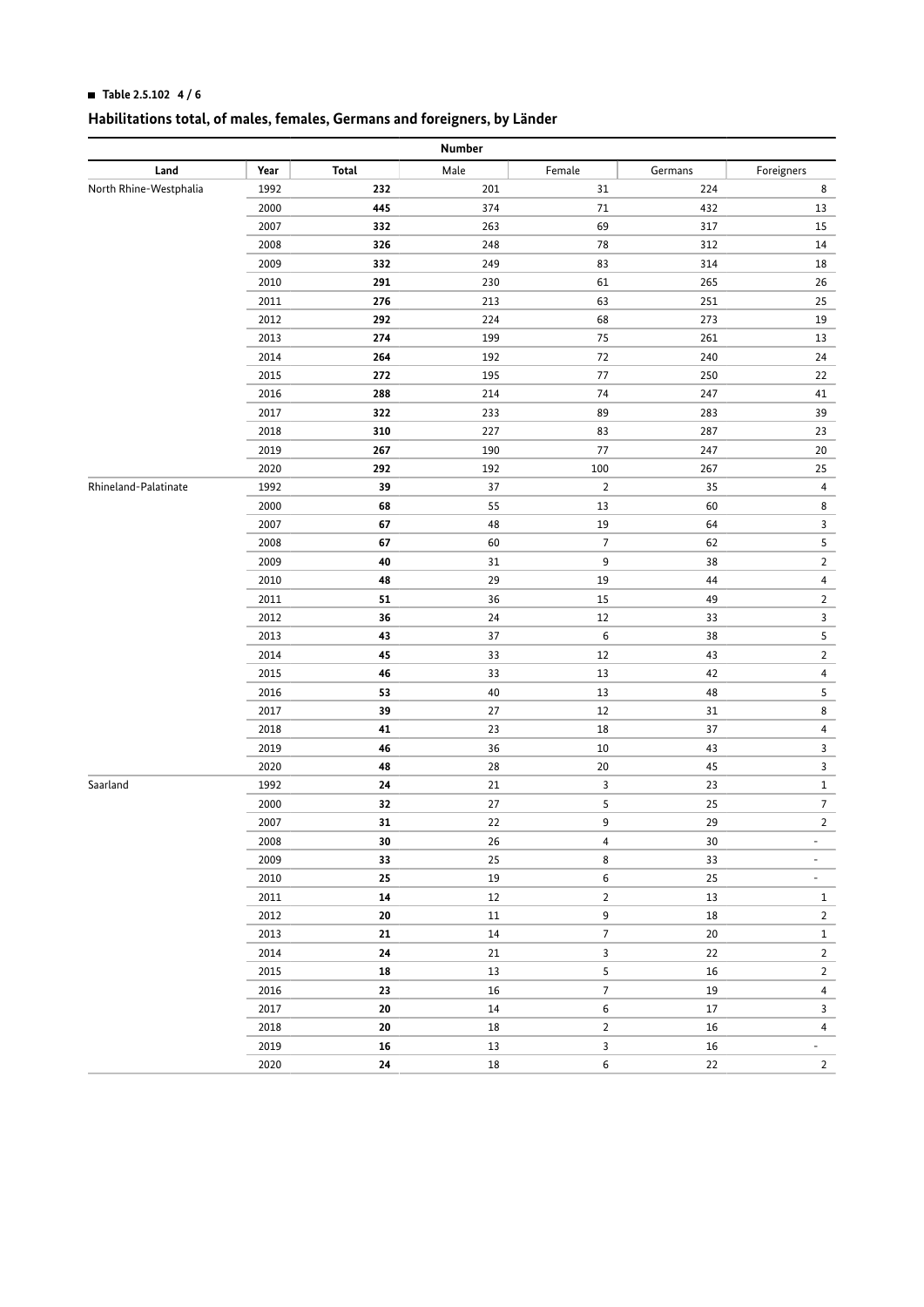### **HI Table 2.5.102 5 / 6**

| Number             |      |            |        |                |         |                          |  |
|--------------------|------|------------|--------|----------------|---------|--------------------------|--|
| Land               | Year | Total      | Male   | Female         | Germans | Foreigners               |  |
| Saxony             | 1992 | 49         | 43     | 6              | 45      | 4                        |  |
|                    | 2000 | 87         | $72\,$ | 15             | 81      | 6                        |  |
|                    | 2007 | 85         | 69     | 16             | 82      | 3                        |  |
|                    | 2008 | 98         | 76     | 22             | 94      | 4                        |  |
|                    | 2009 | 85         | 61     | 24             | 77      | 8                        |  |
|                    | 2010 | 83         | 63     | 20             | 74      | 9                        |  |
|                    | 2011 | 74         | 60     | 14             | 66      | 8                        |  |
|                    | 2012 | 88         | 67     | 21             | 82      | 6                        |  |
|                    | 2013 | 81         | 61     | 20             | 70      | 11                       |  |
|                    | 2014 | 92         | 60     | 32             | 80      | 12                       |  |
|                    | 2015 | 73         | 54     | 19             | 62      | 11                       |  |
|                    | 2016 | 94         | 67     | 27             | 76      | 18                       |  |
|                    | 2017 | 64         | 49     | 15             | 56      | 8                        |  |
|                    | 2018 | 91         | 58     | 33             | 81      | 10                       |  |
|                    | 2019 | 74         | $46\,$ | 28             | 62      | 12                       |  |
|                    | 2020 | 73         | $46\,$ | 27             | 61      | 12                       |  |
| Saxony-Anhalt      | 1992 | 33         | $30\,$ | 3              | 32      | $\mathbf{1}$             |  |
|                    | 2000 | 65         | 54     | 11             | 59      | 6                        |  |
|                    | 2007 | 41         | 33     | 8              | 39      | $\overline{2}$           |  |
|                    | 2008 | 46         | 33     | 13             | 43      | 3                        |  |
|                    | 2009 | 46         | 35     | $11\,$         | 44      | $\overline{2}$           |  |
|                    | 2010 | 42         | 34     | 8              | 39      | 3                        |  |
|                    | 2011 | 44         | 34     | 10             | 40      | 4                        |  |
|                    | 2012 | 42         | 35     | $\overline{7}$ | 38      | 4                        |  |
|                    | 2013 | 25         | 19     | 6              | 23      | $\overline{2}$           |  |
|                    | 2014 | 43         | 35     | 8              | 40      | 3                        |  |
|                    | 2015 | 38         | 25     | 13             | 36      | $\overline{2}$           |  |
|                    | 2016 | 26         | $20\,$ | 6              | 23      | 3                        |  |
|                    | 2017 | 39         | 26     | 13             | 39      | $\overline{\phantom{a}}$ |  |
|                    | 2018 | 18         | $12\,$ | 6              | 17      | $\mathbf{1}$             |  |
|                    | 2019 | 37         | 26     | 11             | 34      | 3                        |  |
|                    | 2020 | 20         | $13\,$ | $\overline{7}$ | 17      | 3                        |  |
| Schleswig-Holstein | 1992 | 34         | 28     | 6              | 32      | $\overline{2}$           |  |
|                    | 2000 | 70         | 56     | 14             | 68      | $\overline{2}$           |  |
|                    | 2007 | 56         | 42     | 14             | 49      | $\overline{7}$           |  |
|                    | 2008 | 49         | 42     | 7              | 48      | $\mathbf{1}$             |  |
|                    | 2009 | 56         | 47     | 9              | 54      | $\overline{2}$           |  |
|                    | 2010 | 53         | 44     | 9              | 52      | $\mathbf 1$              |  |
|                    | 2011 | 48         | 35     | $13\,$         | $47\,$  | $\mathbf 1$              |  |
|                    | 2012 | ${\bf 54}$ | 36     | 18             | 52      | $\overline{2}$           |  |
|                    | 2013 | 50         | 41     | $\mathsf g$    | 49      | $\mathbf{1}$             |  |
|                    | 2014 | 35         | $27\,$ | $\bf 8$        | 35      | $\overline{\phantom{a}}$ |  |
|                    | 2015 | ${\bf 50}$ | $37\,$ | 13             | 47      | $\overline{3}$           |  |
|                    | 2016 | $37\,$     | 25     | $12\,$         | 36      | $\mathbf{1}$             |  |
|                    | 2017 | 38         | 28     | $10\,$         | 36      | $\overline{2}$           |  |
|                    | 2018 | 34         | $27\,$ | $\overline{7}$ | 33      | $\mathbf 1$              |  |
|                    | 2019 | 33         | 21     | $12\,$         | 28      | $5\overline{)}$          |  |
|                    | 2020 | ${\bf 54}$ | 30     | 24             | 52      | $\overline{2}$           |  |